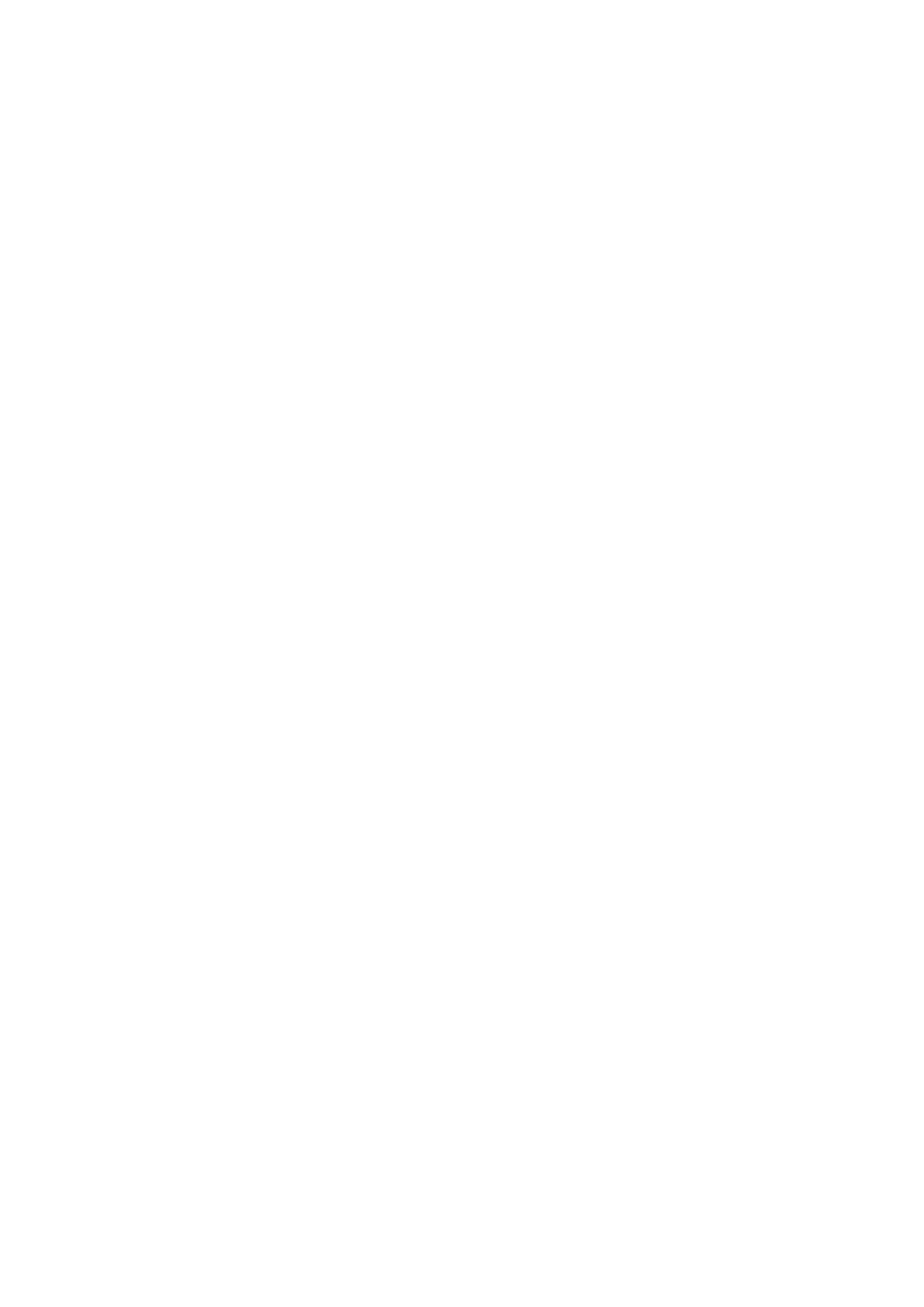### **Items of business**

## **Apologies**

Apologies from members.

#### **Declarations of Interest**

Members are asked to declare an interest in any item(s) on the agenda and to provide a brief explanation of the nature of the interest.

| $\mathbf 1$    | <b>Revenue Budget Monitoring</b>                                                                        | $5 - 14$    |
|----------------|---------------------------------------------------------------------------------------------------------|-------------|
|                | Joint report by the Directors of Finance & Resources and Children's<br>Services.                        |             |
| $\mathbf{2}$   | <b>Capital Budget Monitoring</b>                                                                        | $15 - 20$   |
|                | Report by the Director of Finance & Resources.                                                          |             |
| 3              | <b>Proposal to Consult on a Catchment Review affecting</b><br><b>Glencoats and West Primary Schools</b> | $21 - 44$   |
|                | Report by Director of Children's Services.                                                              |             |
| 4              | Service Improvement Plan 2015/18 Monitoring Report                                                      | $45 - 98$   |
|                | Report by the Director of Children's Services.                                                          |             |
| 5              | <b>Education Scotland Inspection of Wallace Primary School</b><br>and Nursery Class, Elderslie          | $99 - 106$  |
|                | Report by the Director of Children's Services.                                                          |             |
| 6              | Children's Services Risk Register 2015/16: Mid Year<br><b>Update</b>                                    | $107 - 128$ |
|                | Report by the Director of Children's Services.                                                          |             |
| $\overline{7}$ | <b>Surplus Accommodation: Community Learning Store,</b><br><b>Rowan Street, Paisley</b>                 | 129 - 130   |
|                | Report by the Director of Children's Services.                                                          |             |
| 8              | <b>Surplus Accommodation: East Fulton Nursery Class</b><br><b>Modular Unit</b>                          | $131 - 134$ |

Report by the Director of Children's Services.